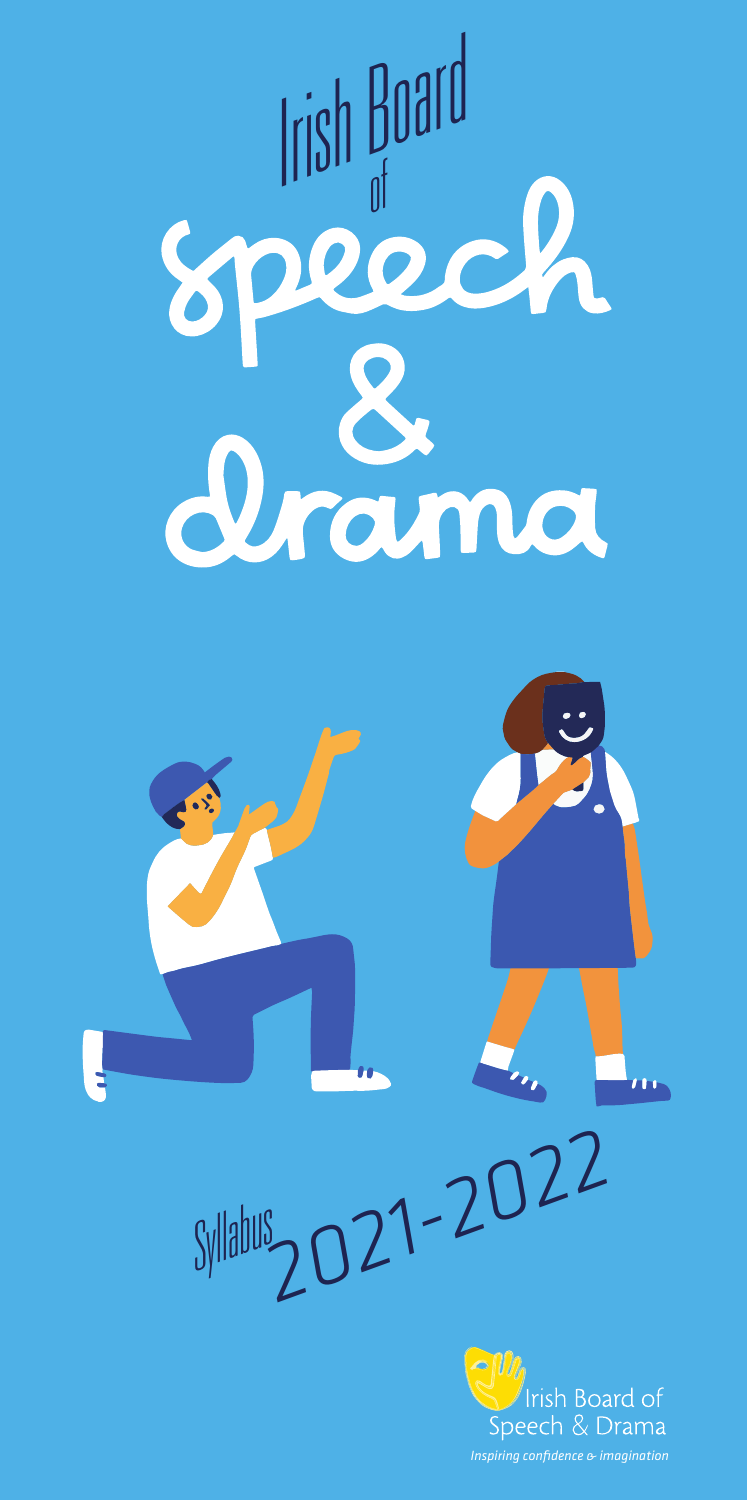# Introduction

The Irish Board of Speech and Drama is the fastest-growing, friendliest, most approachable, and most flexible speech, drama and communications examining body in Ireland. Our professional approach to exams, our encouraging and experienced examiners and our accessible and modern syllabus (catering for all age groups from age 4) have made us a firm favourite with speech, drama and communications teachers throughout Ireland.

Irish Board examinations are easy to organise. You and your students can choose your poems, prose and drama pieces. You can choose an examination date, time and location which suit you.

If you have never held speech and drama exams before, or if you aren't sure about how to go about it, just ring us, and we'll help you through the process. If you want, we can visit you and discuss the process.

In this booklet you'll find our exam syllabuses effective from 1 January 2018 to 31 August 2020. Our Musical Theatre syllabus is contained in a separate booklet.

On our website – **irishboard.ie** – you'll find a range of useful items which will help you in your exam preparation. In addition to the essentials (entry forms, fees information, poetry suggestions, theory guides, diploma materials), you'll find information on

- How Irish Board exams work
- How we assess your candidates
- What our examiners need on exam day.

Remember, we want to make the exam process as pleasurable as possible for your candidates and you. No question is too small so please don't hesitate to contact us.

**David Meredith** Director





Find us on facebook.com/IrishBoardofSpeechandDrama and Twitter @irishboard

Irish Board of Speech and Drama D11 Nutgrove Office Park Rathfarnham Dublin 14

Tel: 01 216 4270 E-mail: mail@irishboard.ie **irishboard.ie**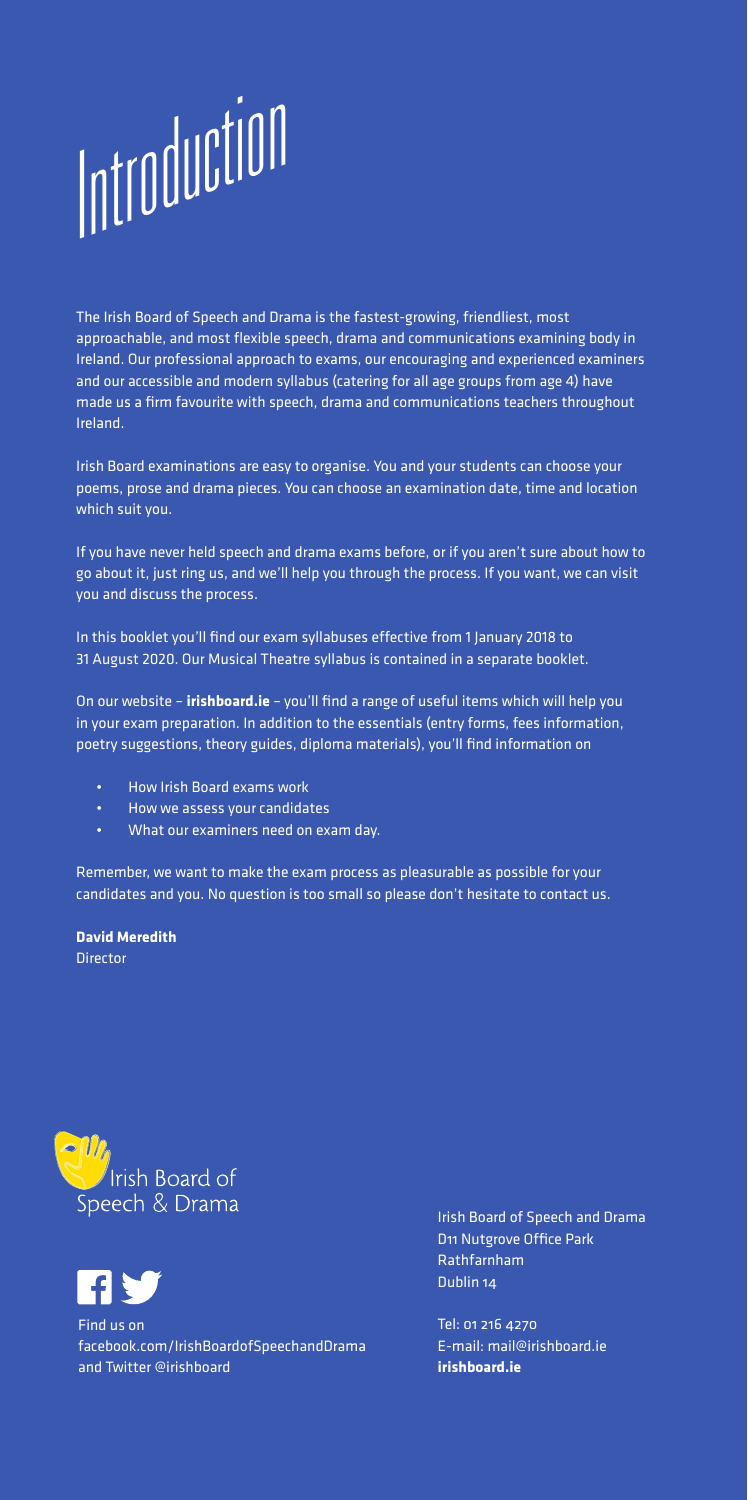## **Reading Examinations**

Being able to read aloud in such a way as to convey effectively the content of a selection and to sustain an audience's interest is a valuable skill.

The purpose of these examinations is to provide candidates with the opportunity to become clear, fluent and confident readers who can convey story, character and mood to an audience. Using appropriate posture, holding the book in such a way as to allow the audience to see the candidate's face, and using eye contact will be important during the examination.

From Grade One, it is expected that candidates will be familiar with the book/ story from which the extract is taken.

Please refer to the section 'How Irish Board Examiners Assess Candidates' on **irishboard.ie** for detailed guidelines on the criteria used by the Irish Board during the examinations.

Entry Forms are available from the Irish Board's office or may be downloaded from **irishboard.ie**

Examination fees are printed on a separate sheet enclosed with this syllabus and are also available on **irishboard.ie**

### **Preliminary Grade One** *Suggested ages: 6 - 7 years*

- 1 Announce and read aloud a prepared selection of approximately 100 words taken from a book of your choice
- 2 Answer questions on the meaning of the words in the prepared selection

### **Preliminary Grade Two** *Suggested ages: 7 - 8 years*

- 1 Announce and read aloud a prepared selection of approximately 200 words taken from a book of your choice
- 2 Answer questions on the meaning of the words in the prepared selection

### **Grade One** *Suggested ages: 9 - 10 years*

- 1 Announce and read aloud a prepared selection of approximately 300 words taken from a book of your choice
- 2 Discuss with the examiner the book from which the selection is taken
- 3 Answer questions on the meaning of the words in the prepared selection

### **Grade Two** *Suggested ages: 11 - 12 years*

- 1 Announce and read aloud a prepared selection of approximately 350 words from a book of your choice
- 2 Discuss with the examiner the book from which the selection is taken
- 3 Answer questions on the technique of reading

### **Grade Three** *Suggested ages: 12 - 13 years*

- 1 Announce and read aloud a prepared selection of approximately 2 pages from a chapter of a book by an Irish author
- 2 Discuss the book with the examiner
- 3 Announce and read at sight a selection provided by the examiner

### **Grade Four** *Suggested ages: 13 - 14 years*

- 1 Prepare in advance a chapter from a book written before 1920 and bring the book to the examination
- 2 The examiner will select a passage from the chapter to be read aloud by you
- 3 Discuss the content of the chapter with the examiner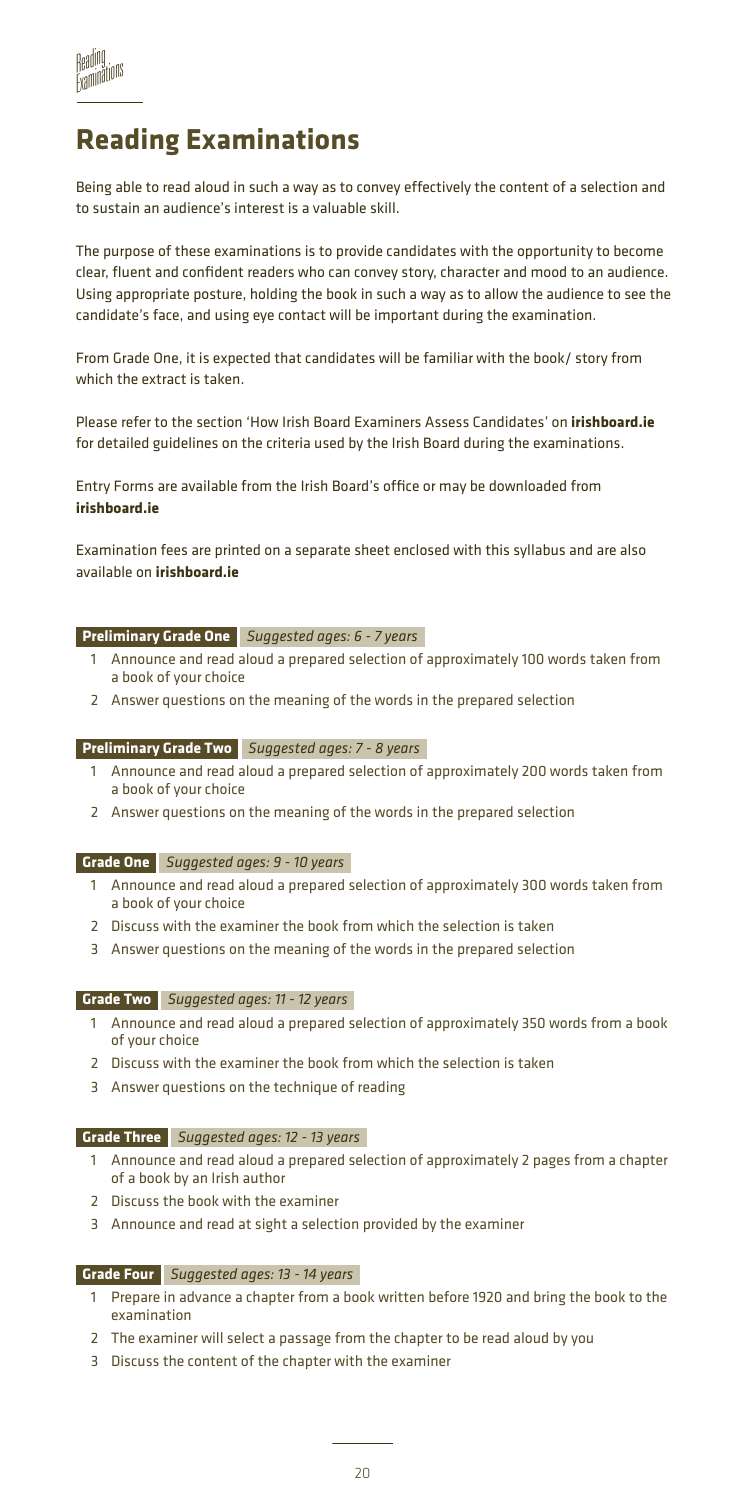

### **Grade Five** *Suggested ages: 14 - 15 years*

- 1 Announce and read aloud three pages from a book of your choice
- 2 Announce and read aloud a poem of your choice
- 3 Discuss, with the examiner, the technique of speaking verse and prose

### **Grade Six** *Suggested ages: 15 - 16 years*

- 1 Announce and read aloud a prepared extract (of your choice) from any version of the Bible
- 2 Announce and read at sight an extract from a book selected by the examiner
- 3 Announce and read a prepared extract of your choice from a national newspaper
- 4 Discuss your programme with the examiner

### **Final Grade** *Suggested ages: 16 - 17 years*

- 1 Prepare in advance, and bring to the examination a book of your choice
- 2 The examiner will select a passage from the book to be read by you
- 3 Prepare and present to the examiner a short oral review of the book
- 4 Discuss both book and author with the examiner
- 5 Announce and read a prepared extract of your choice from any Shakespearean play